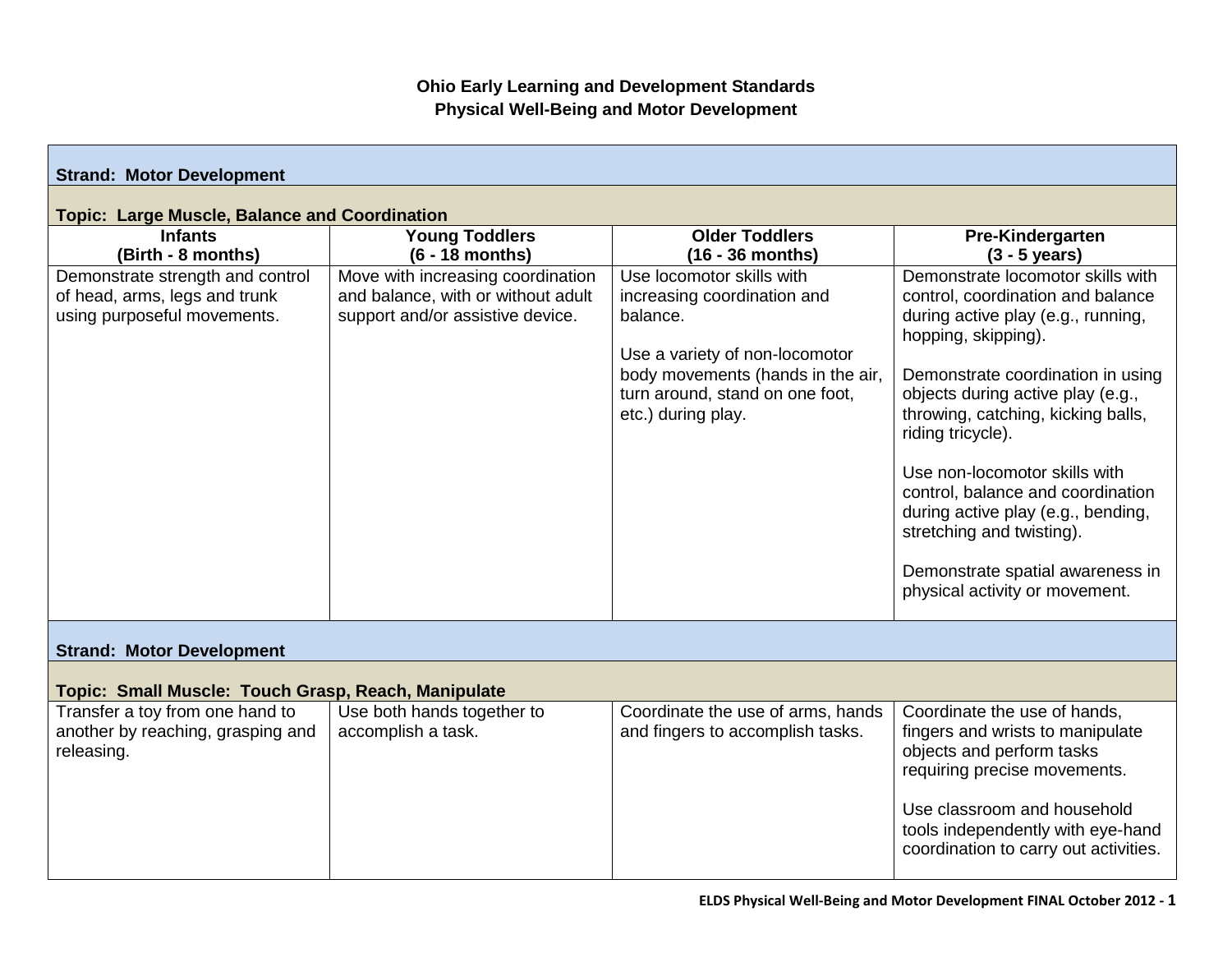| <b>Topic: Oral-Motor</b>                                                                                                                                     |                                                                       |                                                                                                                             |                                                                                                                                                                                                            |  |  |  |
|--------------------------------------------------------------------------------------------------------------------------------------------------------------|-----------------------------------------------------------------------|-----------------------------------------------------------------------------------------------------------------------------|------------------------------------------------------------------------------------------------------------------------------------------------------------------------------------------------------------|--|--|--|
| Use mouth and tongue to explore<br>objects.<br>Open mouth to wait for food to<br>enter and use upper lip to clean<br>food off spoon during spoon<br>feeding. | Take and chew small bites/pieces<br>of finger food.                   | Take bites from whole foods and<br>coordinate chewing and<br>swallowing.                                                    | Demonstrate increasingly complex<br>oral-motor skills such as drinking<br>through a straw, blowing bubbles<br>or repeating a tongue-twister.                                                               |  |  |  |
| <b>Topic: Sensory Motor</b>                                                                                                                                  |                                                                       |                                                                                                                             |                                                                                                                                                                                                            |  |  |  |
| Use senses and movement to<br>explore immediate surroundings.                                                                                                | Coordinate senses with<br>movement.                                   | Use sensory information to guide<br>movement to accomplish tasks.                                                           | Regulate reactions to external<br>sensory stimuli in order to focus on<br>complex tasks or activities.                                                                                                     |  |  |  |
| <b>Strand: Physical Well-Being</b>                                                                                                                           |                                                                       |                                                                                                                             |                                                                                                                                                                                                            |  |  |  |
| <b>Topic: Body Awareness</b>                                                                                                                                 |                                                                       |                                                                                                                             |                                                                                                                                                                                                            |  |  |  |
| Show awareness of own body.                                                                                                                                  | Point to basic body parts when<br>asked.                              | Name, point to and move body<br>parts when asked.                                                                           | Identify and describe the function<br>of body parts.                                                                                                                                                       |  |  |  |
| <b>Topic: Physical Activity</b>                                                                                                                              |                                                                       |                                                                                                                             |                                                                                                                                                                                                            |  |  |  |
| Interact with adults in physical<br>activities.                                                                                                              | Using simple movement skills,<br>participate in active physical play. | Participate in active physical play<br>and structured activities requiring<br>spontaneous and instructed body<br>movements. | Participate in structured and<br>unstructured active physical play<br>exhibiting strength and stamina.<br>Demonstrate basic understanding<br>that physical activity helps the<br>body grow and be healthy. |  |  |  |